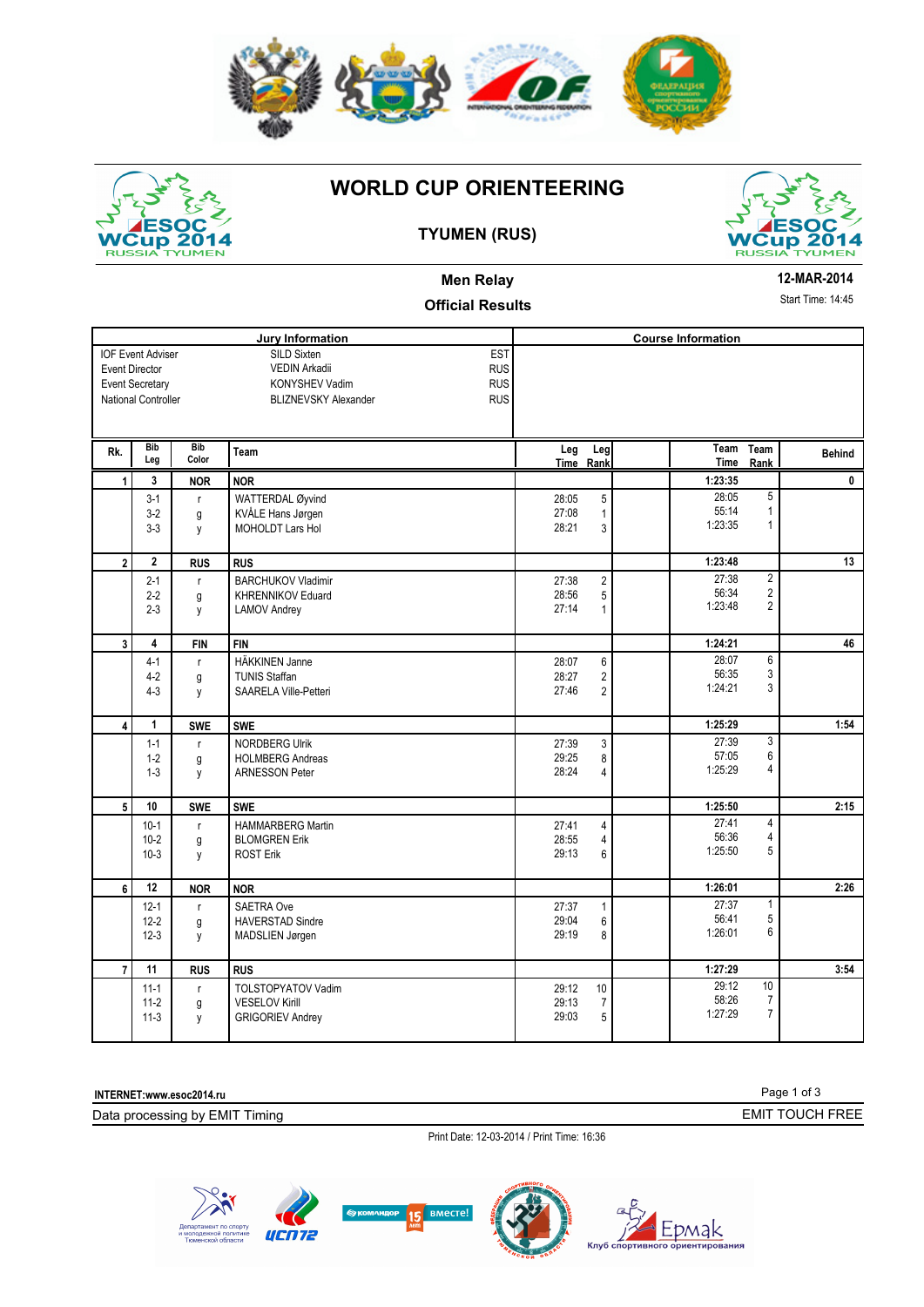



# **WORLD CUP ORIENTEERING**

## **TYUMEN (RUS)**



# **Men Relay**

#### **12-MAR-2014**

Start Time: 14:45

## **Official Results**

| Rk.             | <b>Bib</b><br>Leg             | <b>Bib</b><br>Color    | Team                                                                           | Leg                     | Leg<br>Time Rank          | <b>Time</b>                 | Team Team<br>Rank | <b>Behind</b> |
|-----------------|-------------------------------|------------------------|--------------------------------------------------------------------------------|-------------------------|---------------------------|-----------------------------|-------------------|---------------|
| 8               | 5                             | SUI                    | SUI                                                                            |                         |                           | 1:28:54                     |                   | 5:19          |
|                 | $5 - 1$<br>$5 - 2$<br>$5 - 3$ | $\mathsf{r}$<br>g<br>y | <b>KAPPENBERGER Andrin</b><br><b>SCHNYDER Gion</b><br><b>SPOERRY Christian</b> | 31:05<br>28:32<br>29:16 | 12<br>3<br>$\overline{7}$ | 31:05<br>59:38<br>1:28:54   | 12<br>10<br>8     |               |
| 9 <sup>1</sup>  | 6                             | <b>CZE</b>             | CZE                                                                            |                         |                           | 1:29:55                     |                   | 6:20          |
|                 | $6 - 1$<br>$6 - 2$<br>$6 - 3$ | $\mathsf{r}$<br>g<br>y | <b>LACIGA Radek</b><br><b>DROBNÍK Michal</b><br>ŠKODA Jakub                    | 28:54<br>30:24<br>30:35 | 9<br>10<br>9              | 28:54<br>59:19<br>1:29:55   | 9<br>9<br>9       |               |
| 10 <sup>1</sup> | 8                             | KAZ                    | <b>KAZ</b>                                                                     |                         |                           | 1:38:13                     |                   | 14:38         |
|                 | $8 - 1$<br>$8 - 2$<br>$8-3$   | $\mathsf{r}$<br>g<br>y | <b>SOROKIN Mikhail</b><br><b>LILICHENKO Vitaliy</b><br><b>TOKBAEV Aslan</b>    | 28:42<br>37:32<br>31:57 | 8<br>13<br>10             | 28:42<br>1:06:15<br>1:38:13 | 8<br>12<br>10     |               |
| 11              | 9                             | LAT                    | LAT                                                                            |                         |                           | 1:39:04                     |                   | 15:29         |
|                 | $9 - 1$<br>$9 - 2$<br>$9 - 3$ | $\mathsf{r}$<br>g<br>y | <b>KIVLENIEKS Raivo</b><br><b>NEIMANIS Nauris</b><br><b>VEITS Toms</b>         | 30:09<br>34:40<br>34:14 | 11<br>11<br>12            | 30:09<br>1:04:50<br>1:39:04 | 11<br>11<br>11    |               |
| 12              | $\overline{7}$                | <b>EST</b>             | <b>EST</b>                                                                     |                         |                           | 1:42:08                     |                   | 18:33         |
|                 | $7-1$<br>$7 - 2$<br>$7 - 3$   | $\mathsf{r}$<br>g<br>y | <b>RANDMAN Priit</b><br><b>KESAVÄLI Asso</b><br><b>UDAM Ilmar</b>              | 31:48<br>36:53<br>33:26 | 13<br>12<br>11            | 31:48<br>1:08:41<br>1:42:08 | 13<br>13<br>12    |               |

| Did not finish       |            |                                       |  |  |                          |  |  |  |  |  |
|----------------------|------------|---------------------------------------|--|--|--------------------------|--|--|--|--|--|
| 15                   | <b>FIN</b> | <b>FIN</b>                            |  |  |                          |  |  |  |  |  |
| $15 - 1$<br>$15 - 2$ | g          | PUKEMA Hannu-Pekka<br>LINNAINMAA Tero |  |  | 28:32<br>-<br>58:56<br>8 |  |  |  |  |  |
| 14                   | <b>ROU</b> | l ROU                                 |  |  |                          |  |  |  |  |  |
| $14-1$               |            | <b>CSUCS Klaus</b>                    |  |  | $1\overline{4}$<br>36:39 |  |  |  |  |  |

| INTERNET:www.esoc2014.ru                   | Page 2 of 3     |
|--------------------------------------------|-----------------|
| Data processing by SSF Timing              | EMIT TOUCH FREE |
| Print Date: 12-03-2014 / Print Time: 16:36 |                 |